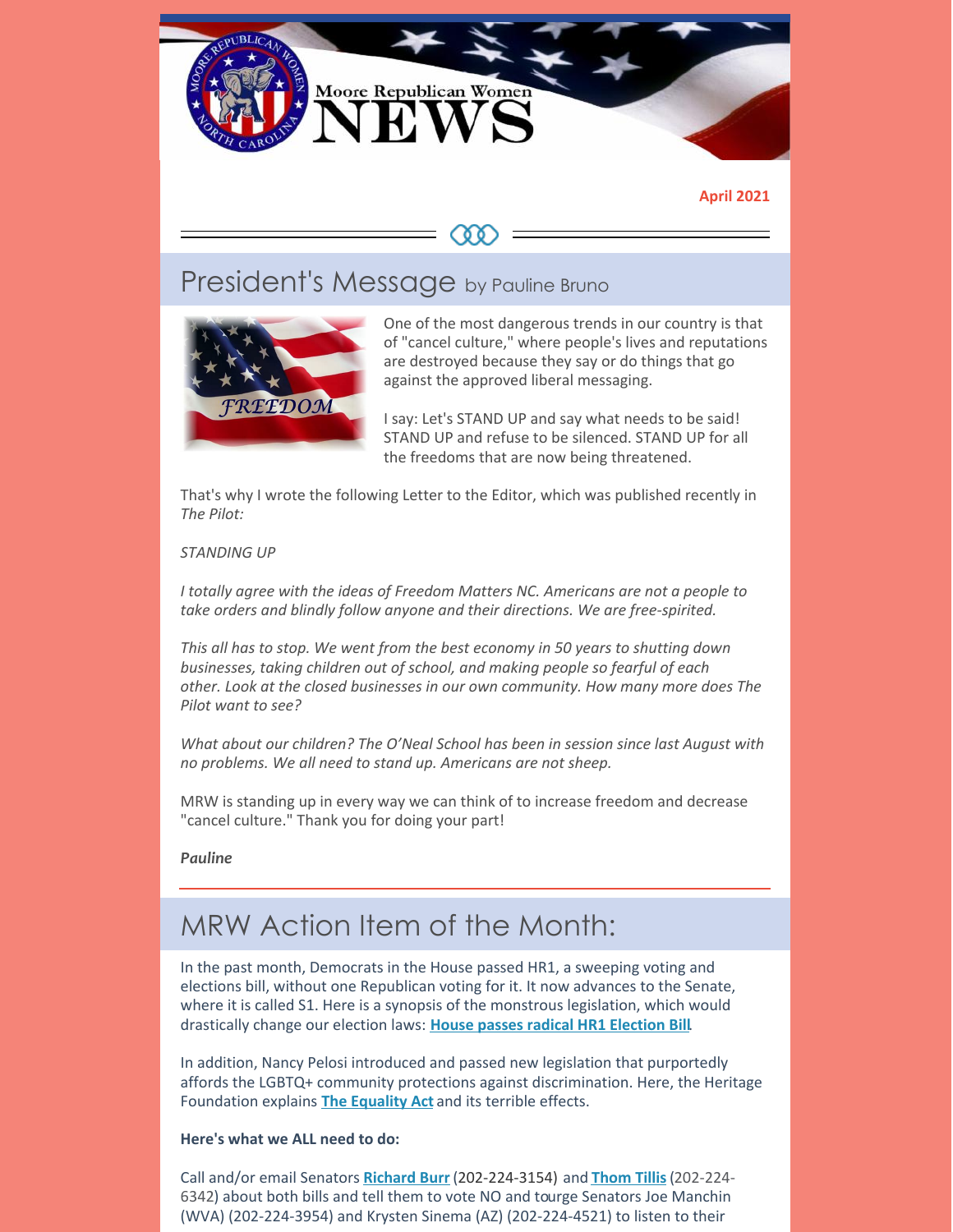constituents and vote NO. **Call other [Senators](https://www.senate.gov/senators/senators-contact.htm?Class=1)** who typically waffle on conservative issues (Murkowski, others) and tell them to vote NO.

We need to make it known that conservative voters are strongly against these radical bills.

# April 7 luncheon: Spring Bling!



**There are still a few seats available...[RESERVE](https://www.mrwnc.org/make-lunch-reservation) NOW!**

**If you feel so inclined, wear a spring fascinator or decorated hat! We'll be taking photos and welcoming SPRING! (Headwear is NOT required, just fun!)**

- Our speakers will be **John Zumwalt**, who will talk about conservative values and much more; **Susan Mills,** Candidate for NCGOP Vice Chair; and **Sloan Rachmuth** of Education First Alliance.
- Our community collection will be **food and blankets for animal shelters.**
- Our MMIA collection will be for**snacks for our troops** who are deployed overseas.

# Help wanted: Candidate for U.S. Senate



North Carolina seeks **CONSERVATIVE REPUBLICAN candidate to run for the United States Senate in 2022.**

- -- Candidate must love the God-given freedoms enumerated in the US and NC Constitutions.
- -- Candidate must be trustworthy.
- -- Ideal candidate must be humble and compassionate and
- never forget that she/he serves the people.
- -- Excellent benefits!

Moore Republican Women is looking to interview interested candidates. Contact us for more information.

# MRW's next project: Charters of Freedom



CHARTERS OF FREEDOM, replicas of our nation's founding documents (Declaration of Independence, Constitution and the Bill of Rights) are coming to Moore County.

President Pauline Bruno announced that MRW, the Moore Republican Men's Club, the Moore County GOP and other

freedom-loving groups and individuals are working to bring a CHARTERS OF FREEDOM setting to our county and join the other 28 North Carolina counties that currently have them. **Here's more [information](https://www.chartersoffreedom.com)** about this important project initiated by Foundation Forward, Inc.

Stay tuned - we have a lot happening on this project!

# Brief but important...

- Read School Board member **Robert Levy**'s **[Letter](https://www.thepilot.com/opinion/letter-teach-history-properly/article_e8aaeb48-810b-11eb-92ac-9b09bc022231.html) to the Editor**in the Pilot about the recent adoption of new social studies/history curriculum.
- RESOLVE Blog by **Steve Woodward**: **[Nice](https://resolvenc.blog/2021/03/15/nice-try/) Try!**
- **Save this date: May 21: The New York Tenors**will be here to raise funds for Moore County GOP! More info coming on this soon - but put it on your calendar now. You won't want to miss these brilliant singers!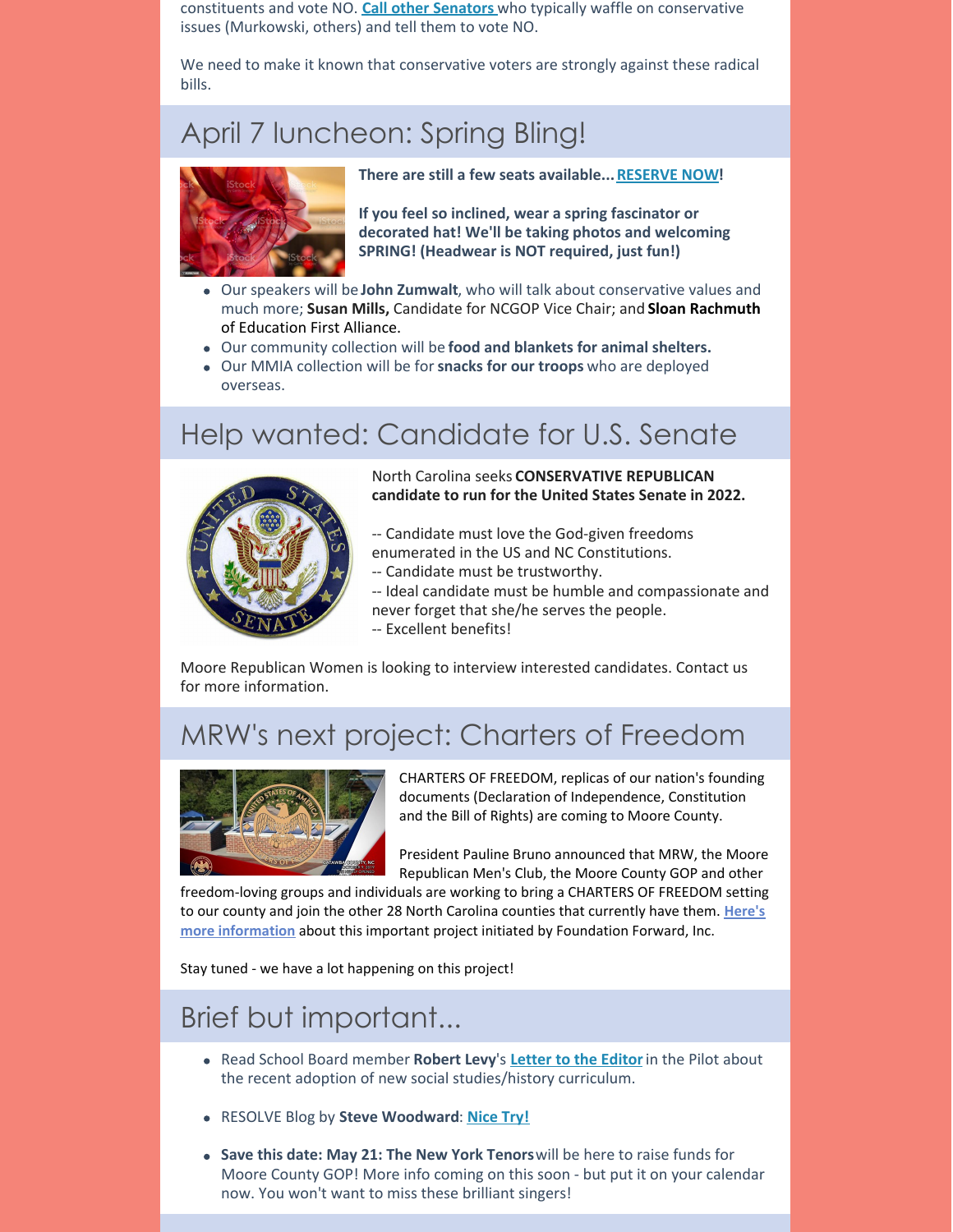# Membership News by Mariann Benway

### A hearty welcome to our newest members:

- Franceska Aaron
- Wanda Brooks
- Amy Cusumano
- Art Geffen (Associate)
- Annie Thomasson

## March luncheon fundraising results



Every penny counts! At the March luncheon, we raised the following amounts to help MRW continue its work:

- **Split the Pot - \$130.** Elaine Schwartz won \$65. Thank you, Kim Tackett, for stepping in to sell the tickets.
- **Ways and Means - \$87.** Thank you, Sandy Fowler, for

selling our jewelry.

**St. Patrick's Day Baskets - \$360.**Debbie Spelman won one basket, while the other went to Kay Wildt. Thank you, Charles and Diane Authement, for creating the handsome baskets and selling the tickets. Thank you also to Kim Tackett for her inspiring painting of President Trump.

Supporting local conservatives & conservative values

## Help re-elect Sheriff Ronnie Fields



All proceeds go towards Re-Electing Ronnie Fields as Moore County Sheri



Ronnie Fields has been an excellent sheriff, invariably supportive of conservative policies. The Sheriff's Shoot-Out is a fundraiser to re-elect him. You can register for the golf tournament or sponsorship **[here.](https://moore.nc.gop/sheriff_golf_fundraiser)**

Please note that if you or your business are interested in sponsoring a hole during the "Shoot-Out," the deadline to do so is March 29.

## James E. Holshouser Jr. Lecture Series

During a recent meeting of the Moore County Republican Men's Club and Moore Republican Women, Walter Bull and John Rowerdink reviewed a short "teaser" of Dr. Nick Ellis' lecture on the COVID-19 virus. This is the first of what we hope will become regular lectures by nationally-known speakers, right here in Moore County. You can see the entire lecture by Dr. Ellis by clicking on the link below.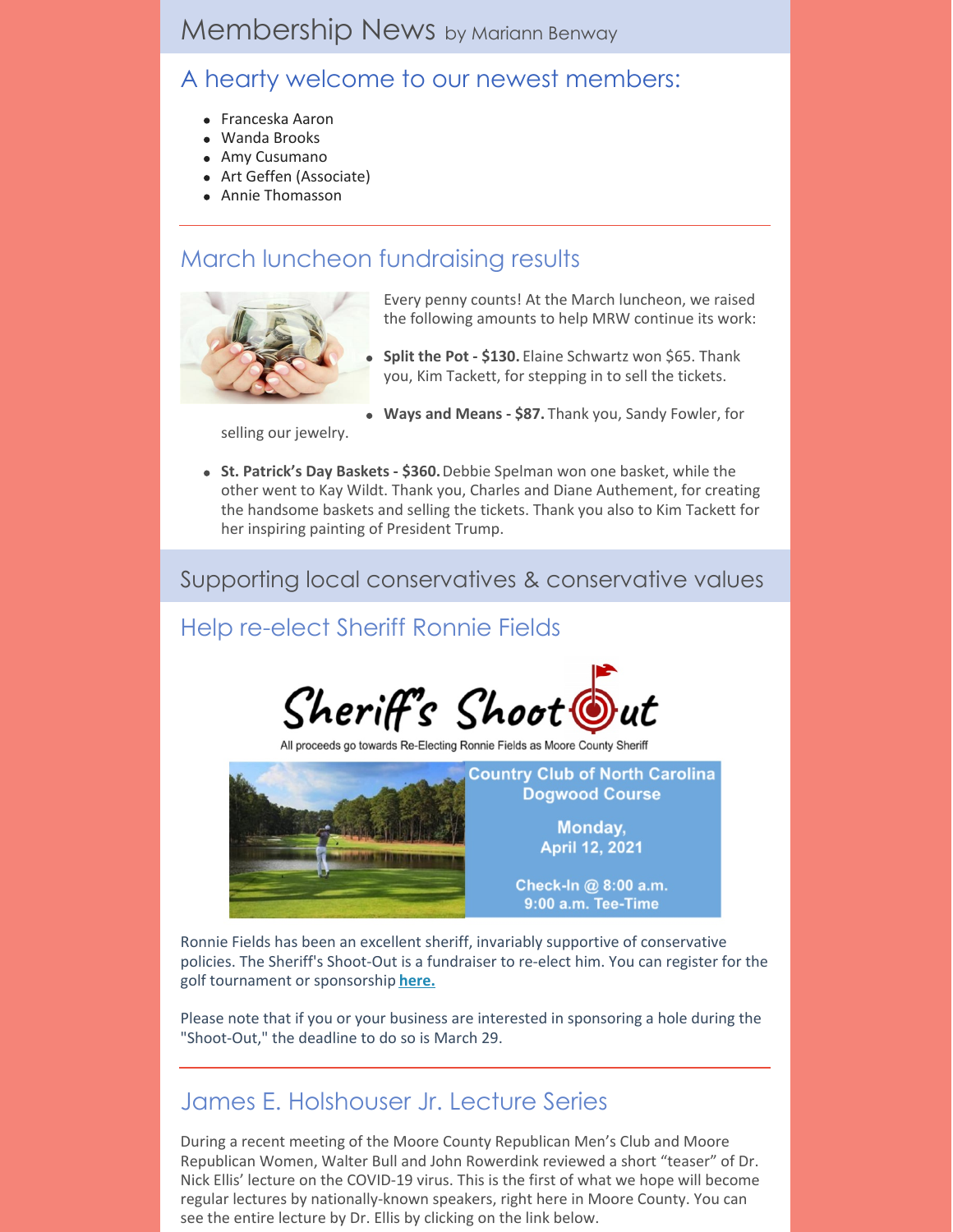You can help get this lecture series off the ground by becoming a Founder/Donor by making a \$250 contribution, which you can do on the JEH website. Of course, any other contribution to the lecture series will also be appreciated. Your help in making this lecture series a reality will be deeply appreciated.

Dr Ellis' lecture: <https://www.jehlectures.com/current-lecture>

### MRW Book Club - Monday, April 12



We continue our exploration of totalitarian novels, as recommended by Hillsdale College:

Book: **"Brave New World" by Aldous Huxley** Date: Monday, April 12 Where: GOP Headquarters in Olmsted Village Shopping Center Time: 4:00 PM.

ALDOUS<sub>HUXLEY</sub>

Everyone is welcome - bring friends and neighbors!

### Sandhills Young Republicans Think Tank

Whether you're young or "young at heart," if you care about the future of the Republican Party, you're invited to see what our younger brethren are thinking and doing politically.

The **Sandhills Young Republicans**recently started a Think Tank that meets Thursday nights at 6:30 p.m. at the GOP HQ in the Olmsted Shopping Center. You're invited to attend!

### Mark Robinson to speak at April 17 Reagan Dinner



The 8th Annual Reagan dinner, an important fundraiser for the Moore County GOP, will be held at the Country Club of North Carolina on Saturday, April 17. It promises to be yet another outstanding event.

The keynote speaker will be **Mark Robinson, Lt. Governor of North Carolina.**

Get more information and buy your tickets**[here.](https://sites.google.com/view/2021-reagan-day-dinner/reagan-day-dinner?authuser=0&fbclid=IwAR2WOXhfSKyu4R4dEjvqX7jsOhAdxMRvbKDSkOO9T3t-rsYYclLSwJkD-3c)**

## Republican Men's Club Luncheon April 22



You're invited to the Moore County Republican Men's Club luncheon:

When: Thursday, April 22 Where: Country Club of North Carolina What time: Check-in at 11:30, meeting starts at noon Cost: \$20

The speaker will be North Carolina Treasurer Dale Folwell.

Reserve your seat **[here](https://docs.google.com/forms/d/174MOOCxFJKN7O1UibVQvSvPo3D3q6a5OJAKr4LYQPwU/viewform?edit_requested=true)**.

### Increase your political savvy at Foundation for Applied